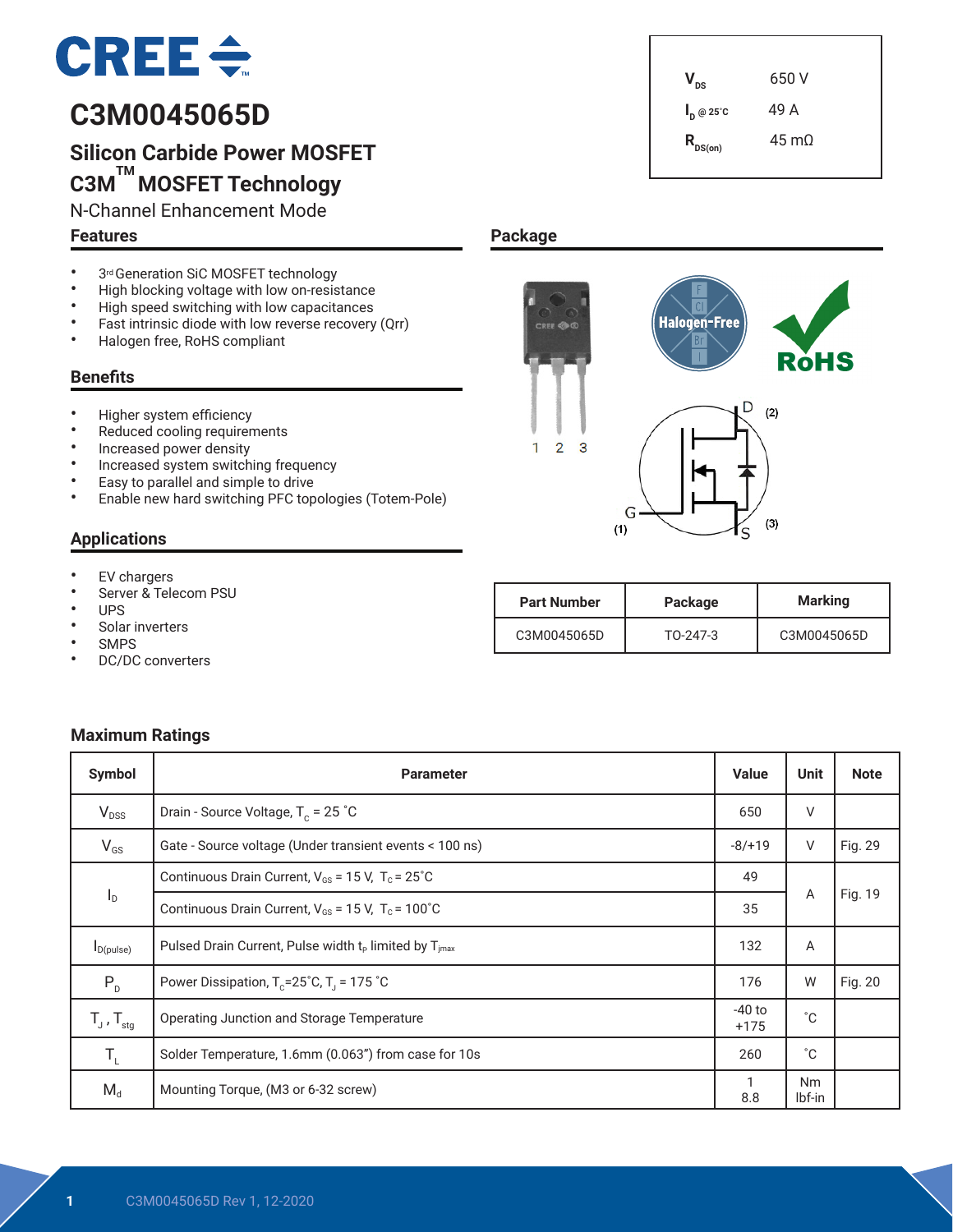

|  | <b>Electrical Characteristics</b> $(T_c = 25^{\circ}C)$ unless otherwise specified) |
|--|-------------------------------------------------------------------------------------|
|--|-------------------------------------------------------------------------------------|

| Symbol              | <b>Parameter</b>                              | Min. | Typ. | Max. | <b>Unit</b>            | <b>Test Conditions</b>                                                                                                                                                                                                      | <b>Note</b>    |
|---------------------|-----------------------------------------------|------|------|------|------------------------|-----------------------------------------------------------------------------------------------------------------------------------------------------------------------------------------------------------------------------|----------------|
| $V_{(BR)DSS}$       | Drain-Source Breakdown Voltage                | 650  |      |      | V                      | $V_{GS}$ = 0 V, $I_D$ = 100 $\mu$ A                                                                                                                                                                                         |                |
| V <sub>GSon</sub>   | Gate-Source Recommended Turn-On Voltage       |      | 15   |      | $\vee$                 | <b>Static</b>                                                                                                                                                                                                               |                |
| $V_{GSoft}$         | Gate-Source Recommended Turn-Off Voltage      |      | $-4$ |      | V                      |                                                                                                                                                                                                                             | Fig. 29        |
| $V_{\text{GS(th)}}$ | <b>Gate Threshold Voltage</b>                 | 1.8  | 2.6  | 3.6  | $\vee$                 | $V_{DS} = V_{GS}$ , $I_D = 4.84$ mA                                                                                                                                                                                         | Fig. 11        |
|                     |                                               |      | 2.2  |      | V                      | $V_{DS}$ = $V_{GS}$ , $I_D$ = 4.84 mA, T <sub>J</sub> = 175°C                                                                                                                                                               |                |
| $I_{DSS}$           | Zero Gate Voltage Drain Current               |      | 1    | 50   | μA                     | $V_{DS}$ = 650 V, $V_{GS}$ = 0 V                                                                                                                                                                                            |                |
| lgss                | Gate-Source Leakage Current                   |      | 10   | 250  | nA                     | $V_{GS}$ = 15 V, $V_{DS}$ = 0 V                                                                                                                                                                                             |                |
|                     | Drain-Source On-State Resistance              |      | 45   | 60   | $m\Omega$              | $V_{GS}$ = 15 V, $I_D$ = 17.6 A                                                                                                                                                                                             | Fig. 4,        |
| $R_{DS(on)}$        |                                               |      | 60   |      |                        | $V_{GS}$ = 15 V, $I_D$ = 17.6 A, T <sub>J</sub> = 175°C                                                                                                                                                                     | 5,6            |
| $g_{fs}$            | Transconductance                              |      | 12   |      | S                      | $V_{DS}$ = 20 V, $I_{DS}$ = 17.6 A                                                                                                                                                                                          | Fig. 7         |
|                     |                                               |      | 11   |      |                        | $V_{DS}$ = 20 V, $I_{DS}$ = 17.6 A, T <sub>J</sub> = 175°C                                                                                                                                                                  |                |
| $C_{\text{iss}}$    | Input Capacitance                             |      | 1621 |      |                        | $V_{GS}$ = 0 V, $V_{DS}$ = 0V to 600 V                                                                                                                                                                                      | Fig. 17,<br>Ī8 |
| $C_{\text{oss}}$    | <b>Output Capacitance</b>                     |      | 101  |      |                        | $F = 1$ Mhz                                                                                                                                                                                                                 |                |
| C <sub>rss</sub>    | Reverse Transfer Capacitance                  |      | 8    |      | pF                     | $V_{AC}$ = 25 mV                                                                                                                                                                                                            |                |
| $C_{o(er)}$         | Effective Output Capacitance (Energy Related) |      | 126  |      |                        |                                                                                                                                                                                                                             | Note: 1        |
| $C_{o(tr)}$         | Effective Output Capacitance (Time Related)   |      | 178  |      |                        | $V_{GS}$ = 0 V, $V_{DS}$ = 0V to 400 V                                                                                                                                                                                      | Note: 1        |
| $E_{\rm oss}$       | C <sub>oss</sub> Stored Energy                |      | 20   |      | μJ                     | $V_{DS}$ = 600 V, F = 1 Mhz                                                                                                                                                                                                 | Fig. 16        |
| $E_{ON}$            | Turn-On Switching Energy (Body Diode)         |      | 210  |      |                        | $V_{DS}$ = 400 V, $V_{GS}$ = -4 V/15 V, $I_p$ = 17.6 A,<br>$R_{G(\text{ext})}$ = 2.5 $\Omega$ , L= 99 µH, T <sub>J</sub> = 175°C                                                                                            |                |
| $E_{OFF}$           | Turn Off Switching Energy (Body Diode)        |      | 42   |      | μJ                     | FWD = Internal Body Diode of MOSFET                                                                                                                                                                                         | Fig. 25        |
| $E_{ON}$            | Turn-On Switching Energy (External Diode)     |      | 161  |      |                        | $V_{DS}$ = 400 V, $V_{GS}$ = -4 V/15 V, $I_{D}$ = 17.6 A,<br>$R_{G(\text{ext})}$ = 2.5 $\Omega$ , L= 99 µH, T <sub>J</sub> = 175°C                                                                                          |                |
| $E_{OFF}$           | Turn Off Switching Energy (External Diode)    |      | 42   |      | μJ                     | <b>FWD = External SiC DIODE</b>                                                                                                                                                                                             | Fig. 25        |
| $t_{d(on)}$         | Turn-On Delay Time                            |      | 10   |      |                        |                                                                                                                                                                                                                             |                |
| $t_{r}$             | <b>Rise Time</b>                              |      | 32   |      |                        | $V_{\text{DD}} = 400 \text{ V}, V_{\text{GS}} = -4 \text{ V} / 15 \text{ V}$<br>$I_{\text{D}} = 17.6 \text{ A}, R_{\text{G(xx)}} = 2.5 \Omega, L = 99 \mu \text{H}$<br>Timing relative to $V_{\text{DS}}$<br>Inductive load | Fig. 26        |
| $t_{d(off)}$        | Turn-Off Delay Time                           |      | 20   |      | ns                     |                                                                                                                                                                                                                             |                |
| tr                  | <b>Fall Time</b>                              |      | 8    |      |                        |                                                                                                                                                                                                                             |                |
| $R_{G(int)}$        | Internal Gate Resistance                      |      | 3    |      | $\Omega$               | f = 1 MHz, $V_{AC}$ = 25 mV                                                                                                                                                                                                 |                |
| $Q_{gs}$            | Gate to Source Charge<br>20                   |      |      |      |                        |                                                                                                                                                                                                                             |                |
| $Q_{\text{gd}}$     | Gate to Drain Charge                          |      | 20   |      | nС                     | $V_{DS}$ = 400 V, $V_{GS}$ = -4 V/15 V<br>$I_D = 17.6 A$                                                                                                                                                                    | Fig. 12        |
| $Q_{g}$             | <b>Total Gate Charge</b>                      |      | 63   |      | Per IEC60747-8-4 pg 21 |                                                                                                                                                                                                                             |                |

Note (1): Co(er), a lumped capacitance that gives same stored energy as Coss while Vds is rising from 0 to 400V Co(tr), a lumped capacitance that gives same charging time as Coss while Vds is rising from 0 to 400V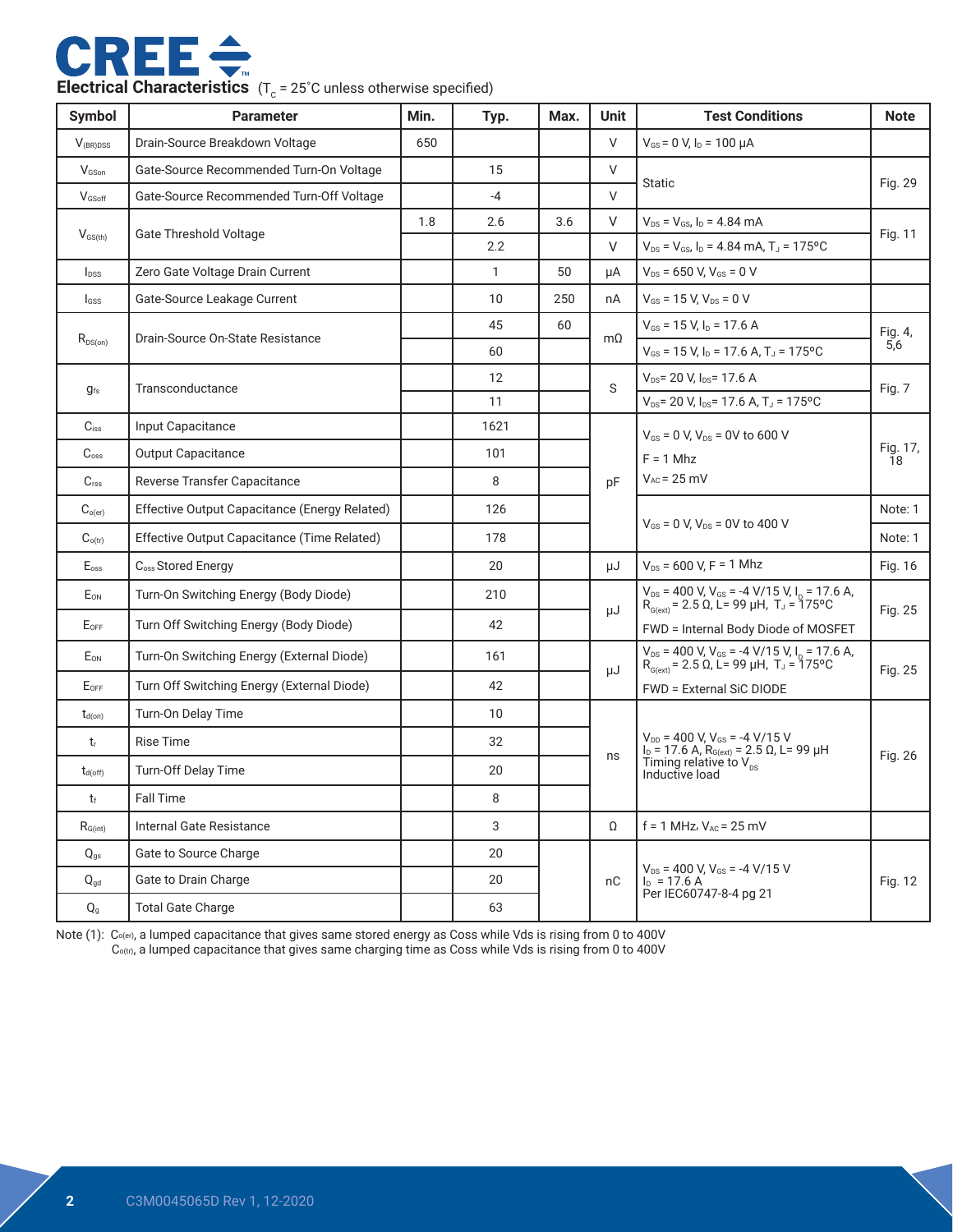# **CREE ÷**

# **Reverse Diode Characteristics** (T<sub>c</sub> = 25°C unless otherwise specified)

| Symbol                  | <b>Parameter</b>                        | Typ. | Max. | <b>Unit</b>    | <b>Test Conditions</b>                                                                                                 | <b>Note</b>      |
|-------------------------|-----------------------------------------|------|------|----------------|------------------------------------------------------------------------------------------------------------------------|------------------|
| $V_{SD}$                | Diode Forward Voltage                   | 4.8  |      | V              | $V_{\text{cs}}$ = -4 V, $I_{\text{sn}}$ = 8.8 A, T <sub>1</sub> = 25 °C                                                | Fig. 8,<br>9, 10 |
|                         |                                         | 4.2  |      | $\vee$         | $V_{\text{cs}}$ = -4 V, $I_{\text{sn}}$ = 8.8 A, T <sub>1</sub> = 175 °C                                               |                  |
| $\mathsf{I}_\mathsf{S}$ | <b>Continuous Diode Forward Current</b> |      | 29   | Α              | $V_{cs}$ = -4 V, T <sub>c</sub> = 25 <sup>°</sup> C                                                                    |                  |
| I <sub>S, pulse</sub>   | Diode pulse Current                     |      | 132  | $\overline{A}$ | $V_{\text{cs}}$ = -4 V, pulse width t <sub>p</sub> limited by T <sub>jmax</sub>                                        |                  |
| $t_{\rm r}$             | Reverse Recover time                    | 26   |      | ns             |                                                                                                                        |                  |
| $Q_{rr}$                | Reverse Recovery Charge                 | 171  |      | nC             | $V_{\text{gs}}$ = -4 V, I <sub>sp</sub> = 17.6 A, V <sub>R</sub> = 400 V                                               |                  |
| $I_{\rm rm}$            | Peak Reverse Recovery Current           | 11   |      | A              | dif/dt = 1220 A/µs, T <sub>1</sub> = 175 °C                                                                            |                  |
| $t_{\rm r}$             | Reverse Recover time                    | 34   |      | ns             |                                                                                                                        |                  |
| $Q_{rr}$                | Reverse Recovery Charge                 | 156  |      | nC             | $V_{\text{gs}}$ = -4 V, I <sub>sp</sub> = 17.6 A, V <sub>R</sub> = 400 V<br>dif/dt = 850 A/µs, T <sub>1</sub> = 175 °C |                  |
| 'rrm                    | Peak Reverse Recovery Current           | 8    |      | A              |                                                                                                                        |                  |

### **Thermal Characteristics**

| <b>Symbol</b><br><b>Parameter</b> |                                             | Typ. | <b>Unit</b> | <b>Test Conditions</b> | <b>Note</b> |
|-----------------------------------|---------------------------------------------|------|-------------|------------------------|-------------|
| $R_{0JC}$                         | Thermal Resistance from Junction to Case    | 0.85 | °C/W        |                        | Fig. 21     |
| $R_{\theta$ JA                    | Thermal Resistance From Junction to Ambient | 40   |             |                        |             |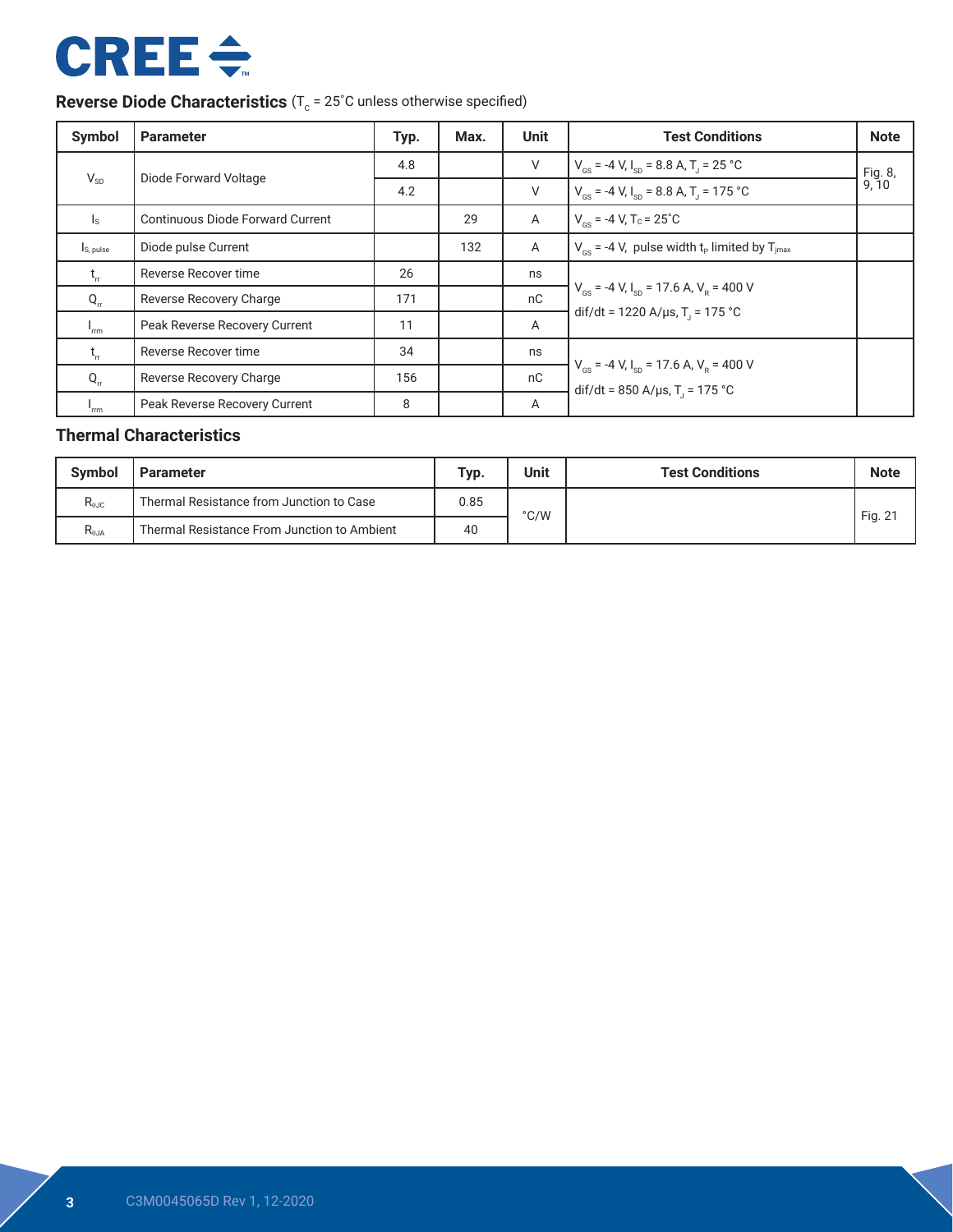



Figure 1. Output Characteristics  $T_J$  = -40 °C











Figure 2. Output Characteristics  $T_J$  = 25 °C







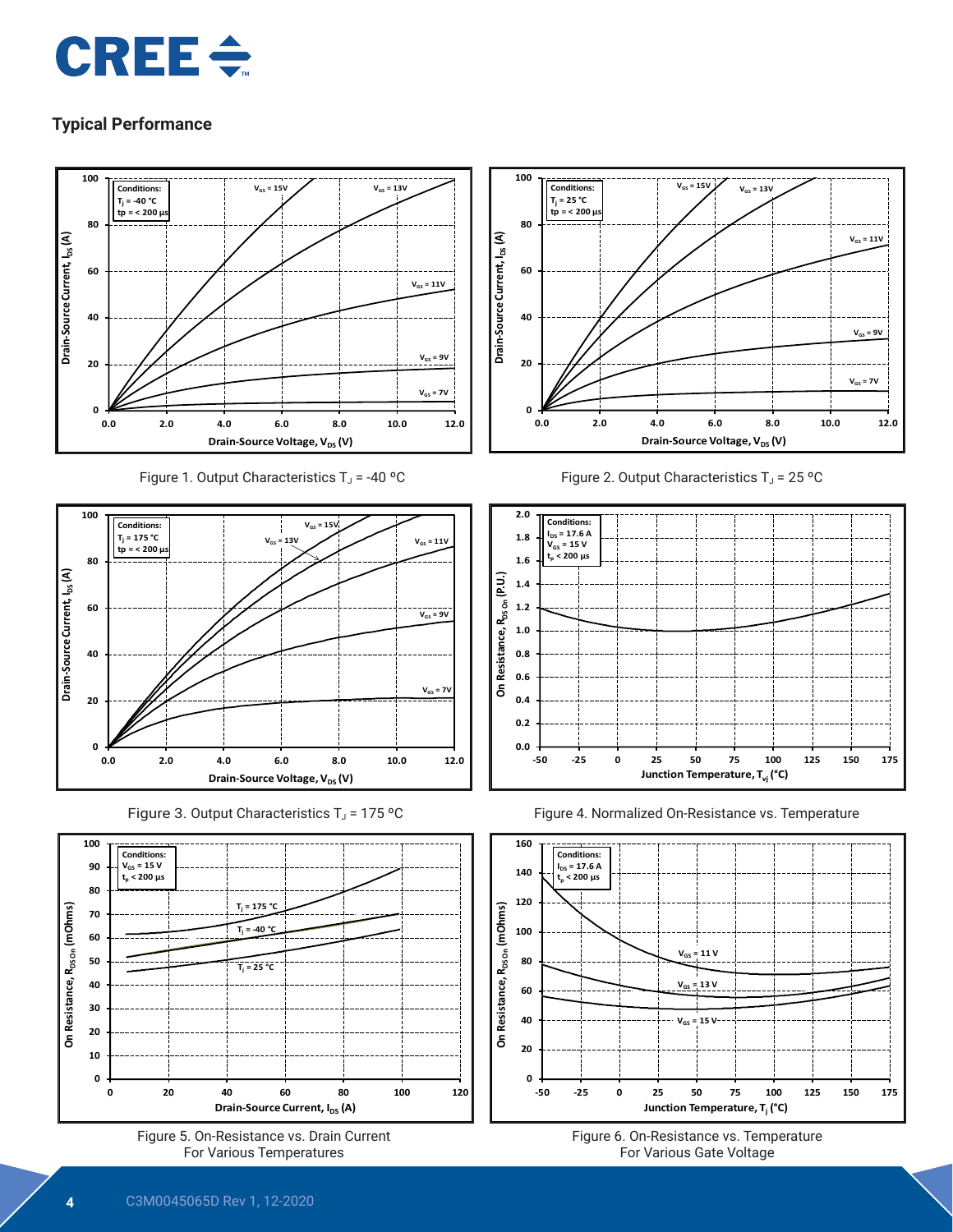



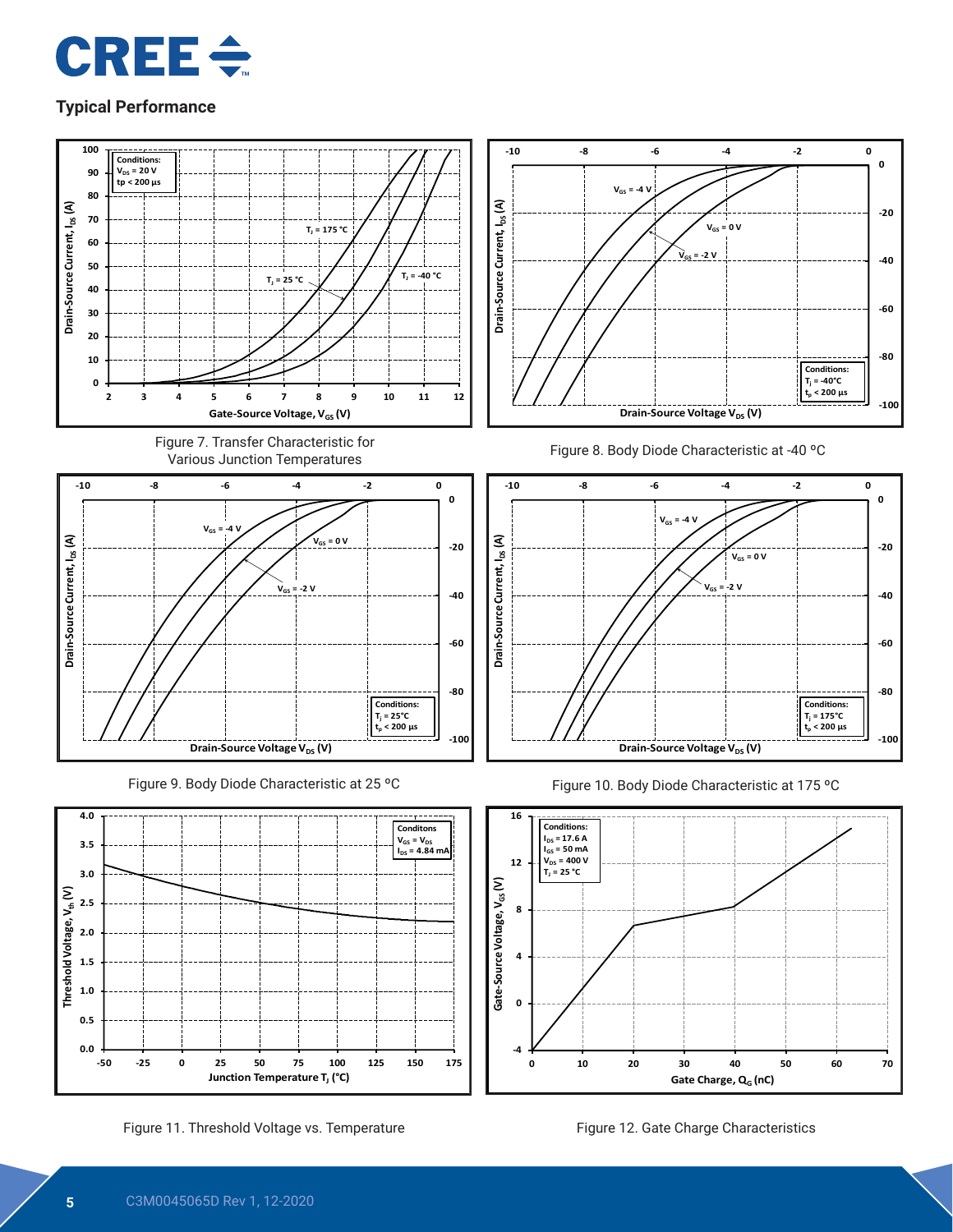



Figure 13. 3rd Quadrant Characteristic at -40 ºC



Figure 15. 3rd Quadrant Characteristic at 175 ºC











Figure 16. Output Capacitor Stored Energy



Figure 18. Capacitances vs. Drain-Source Voltage (0 - 650V)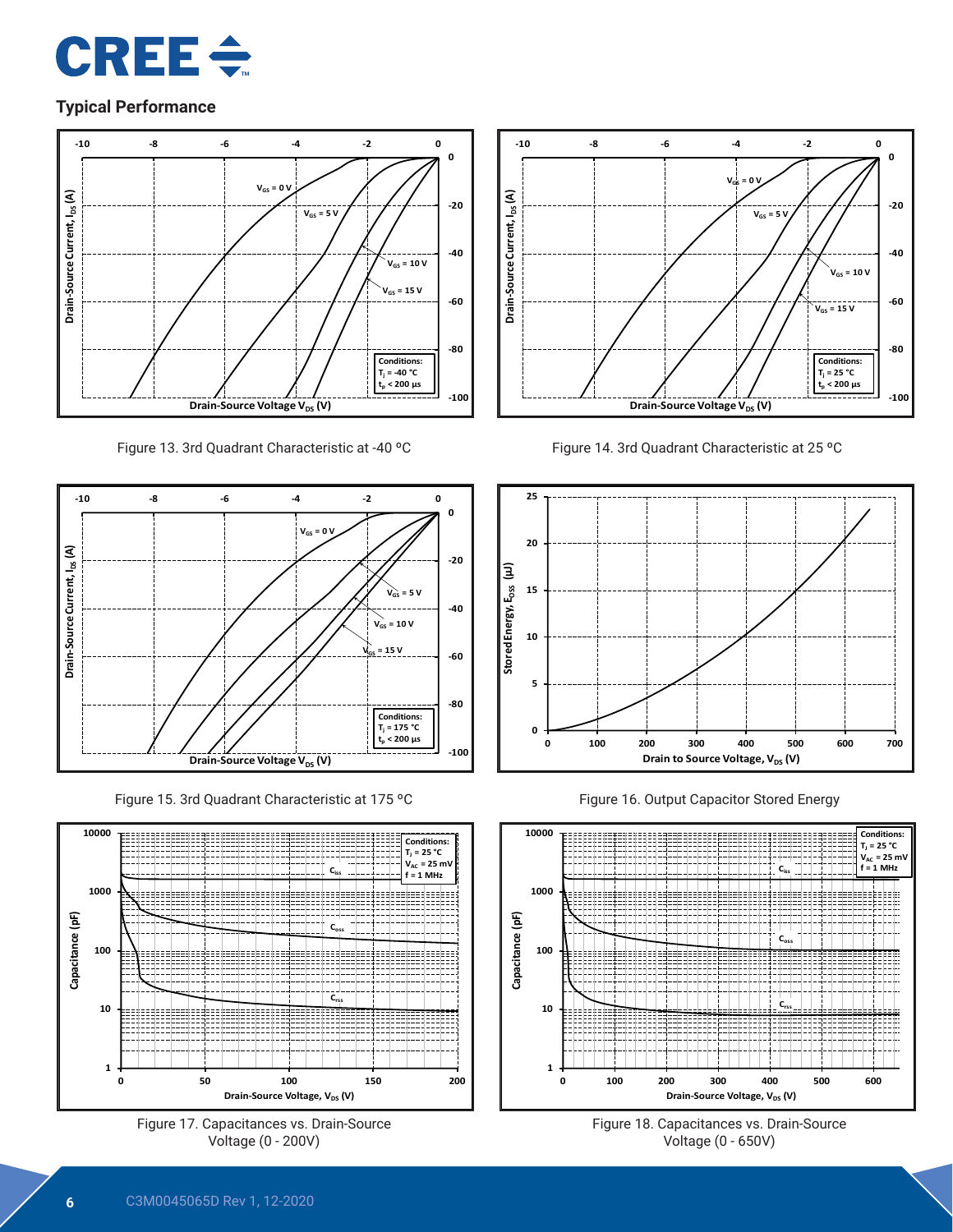



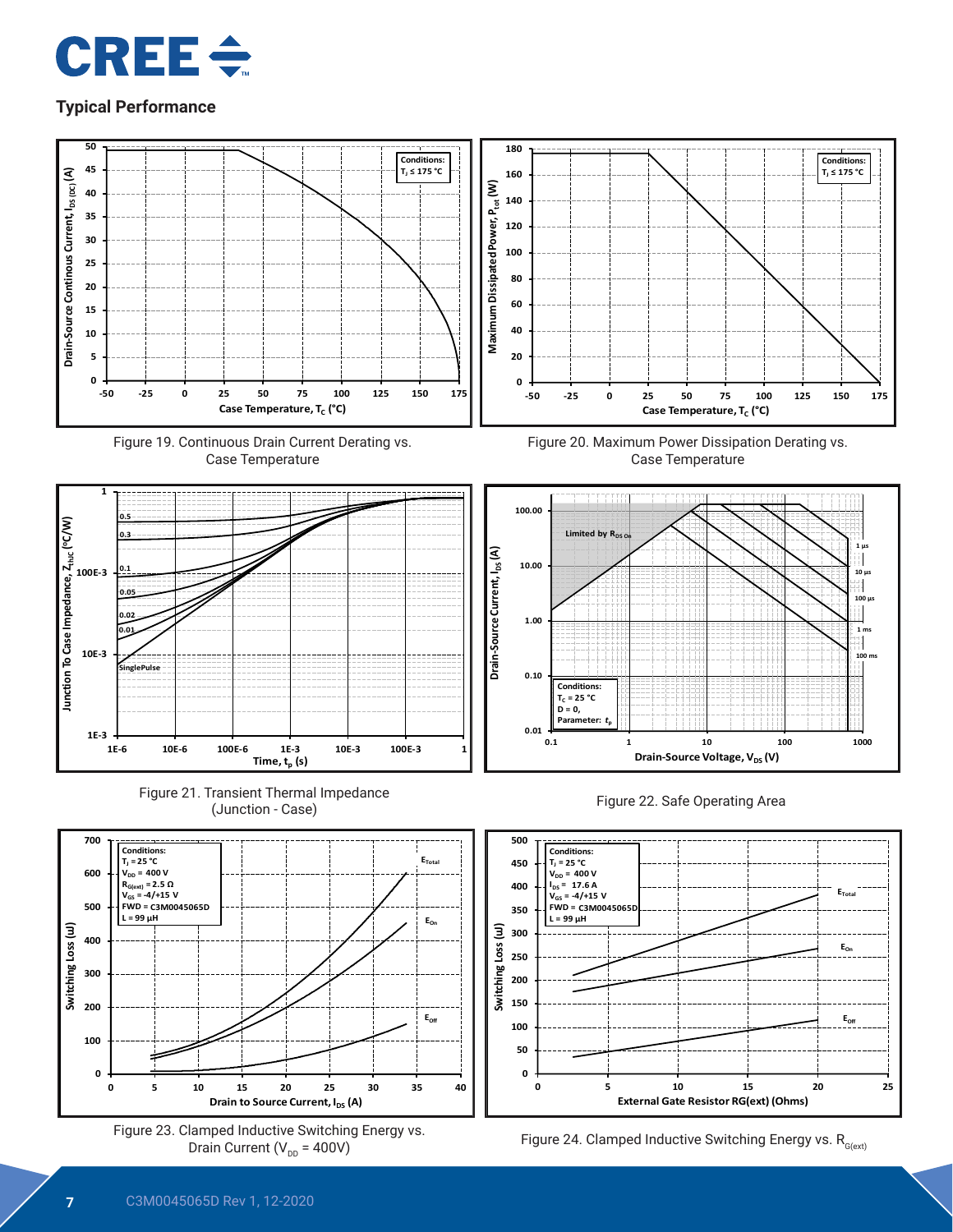



Figure 25. Clamped Inductive Switching Energy vs.



Figure 26. Switching Times vs.  $R_{G(\text{ext})}$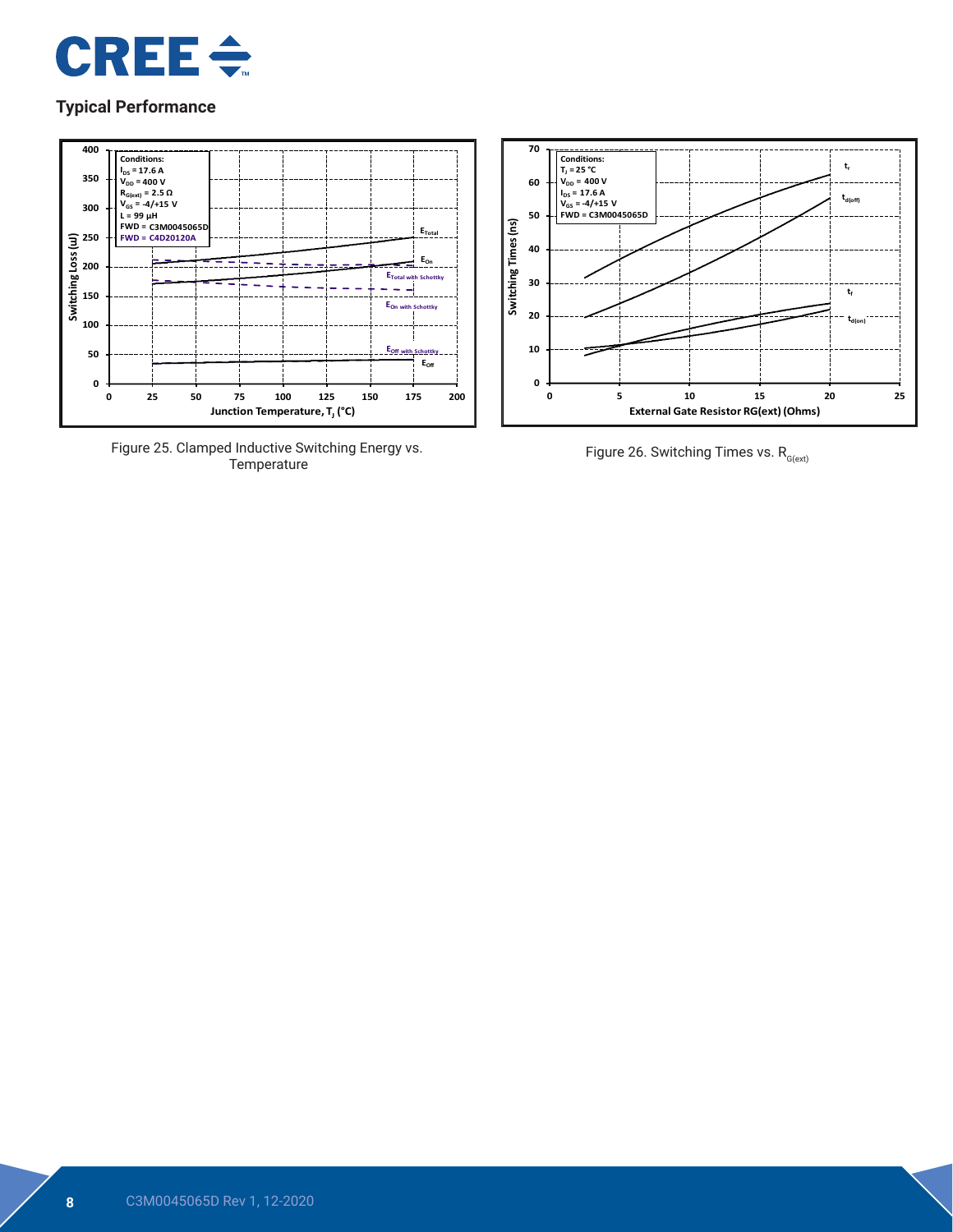







Figure 28. Body Diode Recovery Test Circuit



Figure 29.  $V_{\text{gs}}$  Waveform Example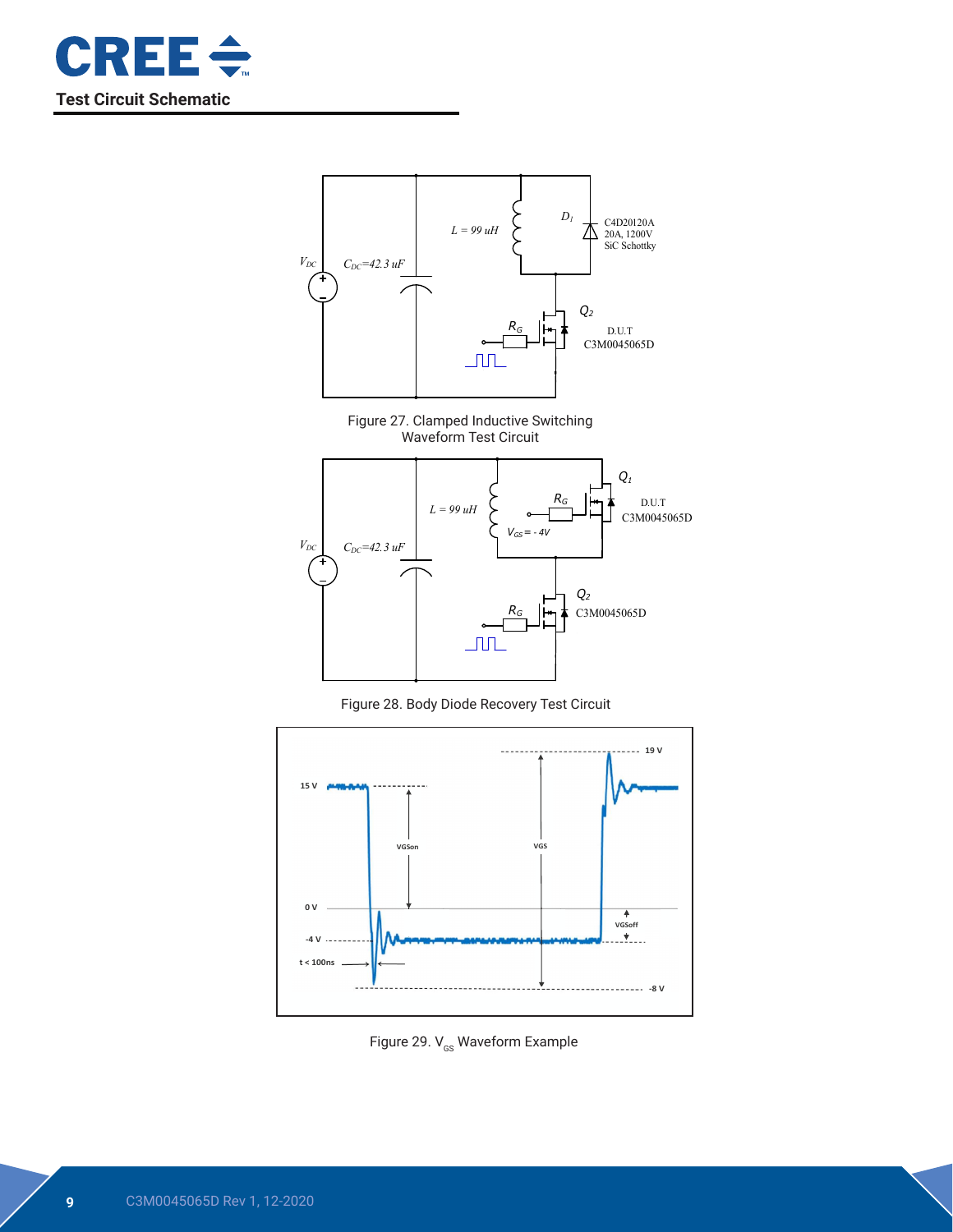

## **Package Dimensions**

#### Package TO-247-3



|                |             | <b>Inches</b> | <b>Millimeters</b> |              |  |
|----------------|-------------|---------------|--------------------|--------------|--|
| <b>POS</b>     | Min         | Max           | Min                | Max          |  |
| A              | .190        | .205          | 4.83               | 5.21         |  |
| A1             | .090        | .100          | 2.29               | 2.54         |  |
| A2             | .075        | .085          | 1.91               | 2.16         |  |
| b              | .042        | .052          | 1.07               | 1.33         |  |
| b1             | .075        | .095          | 1.91               | 2.41         |  |
| b2             | .075        | .085          | 1.91               | 2.16         |  |
| b <sub>3</sub> | .113        | .133          | 2.87               | 3.38         |  |
| b4             | .113        | .123          | 2.87               | 3.13         |  |
| $\mathsf C$    | .022        | .027          | 0.55               | 0.68         |  |
| D              | .819        | .831          | 20.80              | 21.10        |  |
| D <sub>1</sub> | .640        | .695          | 16.25              | 17.65        |  |
| D <sub>2</sub> | .037        | .049          | 0.95               | 1.25         |  |
| E              | .620        | .635          | 15.75              | 16.13        |  |
| E1             | .516        | .557          | 13.10              | 14.15        |  |
| E <sub>2</sub> | .145        | .201          | 3.68               | 5.10         |  |
| E <sub>3</sub> | .039        | .075          | 1.00               | 1.90         |  |
| E4             | .487        | .529          | 12.38              | 13.43        |  |
| e              |             | .214 BSC      | 5.44 BSC           |              |  |
| N              |             | 3             |                    | 3            |  |
| L              | .780        | .800          | 19.81              | 20.32        |  |
| L1             | .161        | .173          | 4.10               | 4.40         |  |
| ØP             | .138        | .144          | 3.51               | 3.65         |  |
| Q              | .216        | .236          | 5.49               | 6.00         |  |
| S              | .238        | .248          | 6.04               | 6.30         |  |
| T              | $q^{\circ}$ | $11^{\circ}$  | $q^{\circ}$        | $11^{\circ}$ |  |
| U              | $9^{\circ}$ | $11^{\circ}$  | $9^{\circ}$        | $11^{\circ}$ |  |
| $\vee$         | $2^{\circ}$ | $8^{\circ}$   | $2^{\circ}$        | $8^{\circ}$  |  |
| W              | $2^{\circ}$ | $8^{\circ}$   | $2^{\circ}$        | $8^{\circ}$  |  |

## **Recommended Solder Pad Layout**